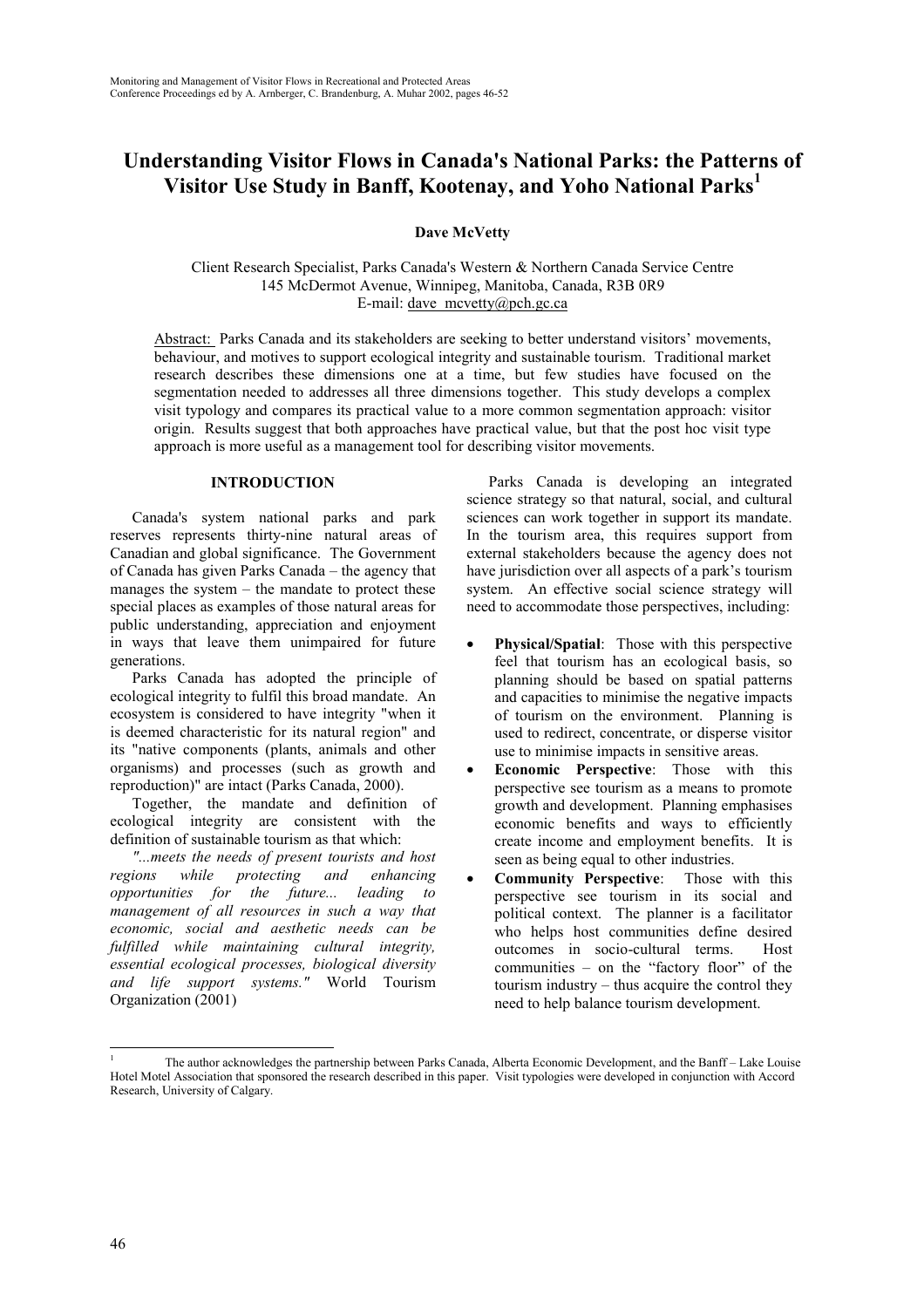Getz (1987) proposed a theoretical perspective that integrates these approaches in a way that is consistent with sustainable tourism and ecological integrity:

**Integrated Perspective**: Tourism is a system that should offer lasting and secure livelihoods with minimal depletion of resources, degradation of the environment, cultural disruption, or social instability. Planning is integrated with other planning processes and with its own implementation.

The Tourism Optimization Management Model (TOMM) is a recent innovation that operationalizes Getz' integrated model (Manadis Roberts Consultants 1997; Jack 1999). It views tourism and visitor use as a system and seeks to optimize its outcomes based on a broad understanding of its function (McArthur, 2001).

Those with knowledge of a system's function can manipulate it in support of established aims (Bellinger *et al*, [n.d.]). In tourism, this requires an understanding of visitor volumes and visitor behaviour. Research can foster an understanding of tourist activity, the patterns in visitors' behaviour, and monitor and predict the change that tourist activity brings (Consulting and Audit Canada, 1994; McArthur, 1996).

The literature offers few studies that describe visitor use based on travel behaviour and spatial distribution (Flognfeldt, 1999). Specifically, the optimization literature does not suggest how best to describe visitor behaviour in ways that relate directly to management of outcomes. This is important for protected heritage areas, where visitors' behaviour can have significant long-term impacts on resources.

Recent literature has discussed the relative value of demographic, geographic, psychological, and behavioural segmentation bases (Moscardo, Pearce, and Morrison, 2001), but few studies have compared of the effectiveness of different segmentation solutions to respond to the challenge of optimization.

Moscardo *et al* suggest that the traditional approach uses *a priori* demographic variables, or variables that are chosen before the data are analysed. They point to numerous studies that have found significant relationships between visitors' origin and both travel behaviour and satisfaction.

While demographic descriptions are the norm, some argue, "Demography is not destiny" and advocate *post hoc* segmentation, determined by the data rather than by the researcher (Adams, 1997). These segments, then, can be described with geographic variables (Moscardo *et al*, 2001).

Regardless of the approach, effective visitor segmentation would describe visitor use reliably in several dimensions, producing segments that are:

- **homogeneous** (unique from each other, but internally consistent);
- durable (over an extended period of time);
- **measurable** (can be identified and counted with reasonable accuracy);
- **responsive** (a unique marketing approach required);
- **relevant** (to the organisation commissioning the research);
- **accessible** (easily reached via one or more media);
- substantial (large enough to warrant attention); and
- **compatible** (with existing markets) (Moscardo *et al*, 2001).

The study by Moscardo *et al* compared the value of geographic origin versus activity participation in Australia's Wet Tropics region. That study focused on visitors to the Australian rainforest, but the study's sample size was too small to make clear conclusions (n=549).

Like that study, this one compares the relative value of *a priori* visitor origin segments and a more complex *post hoc* approach to determine which is most useful from several different perspectives. The *post hoc* approach is based on 1,127 respondents':

- level of the pre-trip importance placed on different visit opportunities;
- activities in each of the parks' main visitor nodes; and
- parties' reported spending in Banff National Park.

Each base is compared against the eight criteria for effectiveness to evaluate the two segmentation approaches. It uses data collected in a study of visitors to Banff, Kootenay, and Yoho National Parks of Canada in the summer and autumn of 2000, but reports only the findings of the Banff sample.

## **BACKGROUND**

Banff, Kootenay, and Yoho National Parks are among the country's most recognised tourist destinations. Over six million visitors from Canada, the United States, and overseas enjoy the parks each year, spending hundreds of millions of dollars in their hotels, restaurants, and stores. Yet, as representative examples of Canada's natural heritage – and as a World Heritage Site – the integrity of their resources is an national and international issue.

Last year, three organisations joined together to study visitor use of Banff, Kootenay, and Yoho National Parks: Parks Canada; Alberta Economic Development; and the Banff Lake Louise Hotel Motel Association. They wanted a single, reliable base of commercial, economic, and ecological data to describe visitors' movements in the parks and the outcomes of visitor use.

Each organisation approaches tourism in the parks from a different perspective: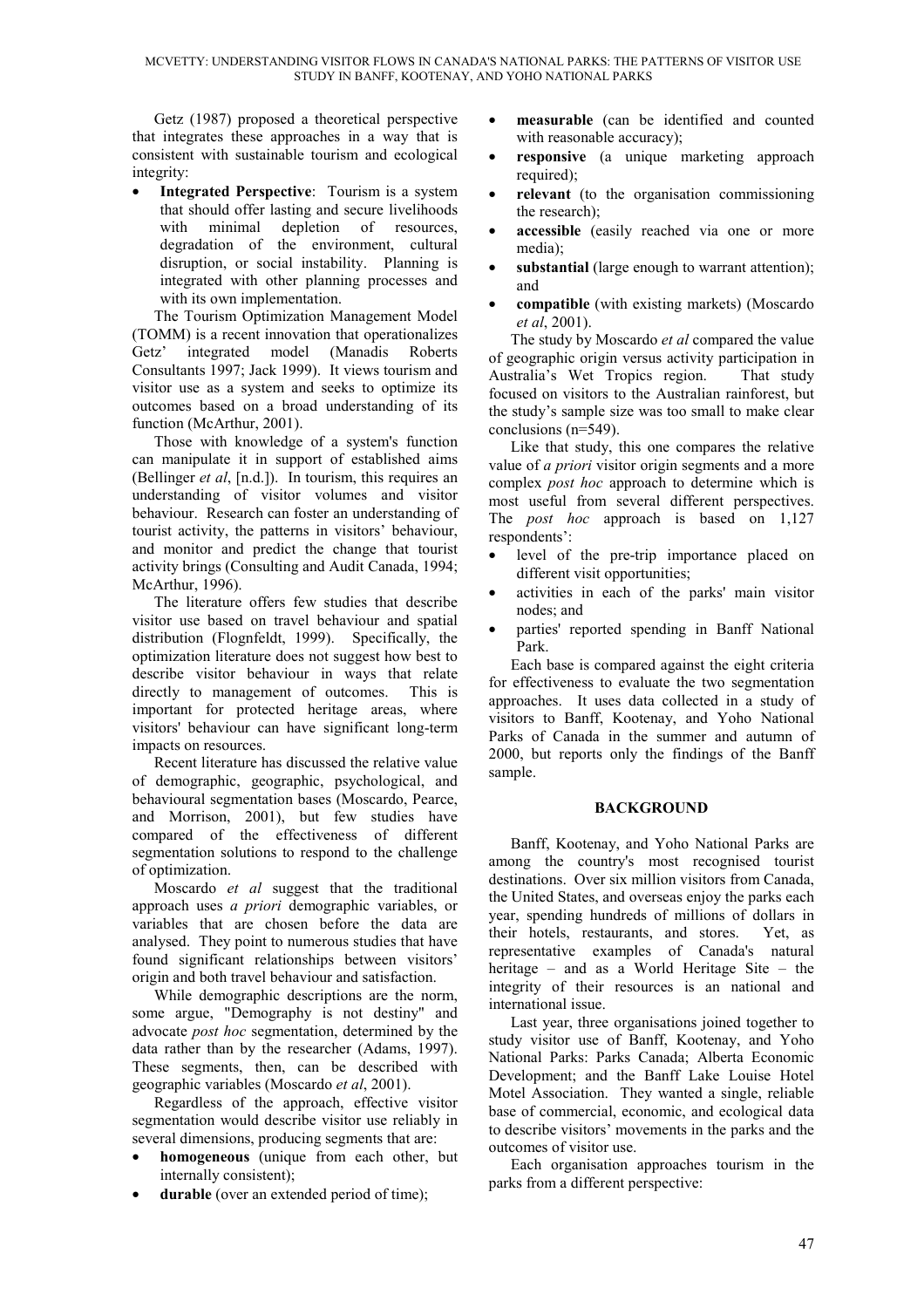- **The Banff Lake Louise Hotel Motel Association** works on behalf of the parks' tourism industry and the communities of Banff and Lake Louise to help achieve common commercial and political goals (Banff - Lake Louise Hotel Motel Association [n.d.]).
- **Alberta Economic Development** is the provincial ministry that provides leadership for Alberta's economic development. Besides seeking to stimulate growth in the tourism industry, the ministry promotes trade and helps to attract investment in the province (Alberta Economic Development, 2001).
- Parks Canada is the federal agency responsible for Canada's system of national parks and national historic sites. Its mandate is to ensure the ecological and commemorative integrity of the resources in its stewardship in ways that foster understanding, appreciation and enjoyment by this and future generations. (Parks Canada, 2001).

## **DATA COLLECTION**

The data for this study was collected in a study of visitors to Banff, Kootenay, and Yoho National Parks between June 12th and October 13th, 2000. Similar but separate research methods and instruments were used to sample from three populations:

- visitors travelling as part of a commercial tour. including those in motor coaches and vans;
- those travelling via scheduled carriers (trains and buses); and
- independent visitors (those travelling in personal vehicles, on foot, or by bicycle).

Brief personal interviews with a randomly selected sample of group leaders established population parameters (available in English and French; park residents, employees, and commuting workers were excluded from the sample). A mailback questionnaire collected more detailed information from selected respondents (available in English, French, German, and Japanese).

This paper focuses only on independent visitors to Banff National Park. These results are based 5,405 personal interviews and 1,127 returned questionnaires (representing 41% of those who were given a form).

Results were weighted to correct for response bias by origin (local residents were underrepresented in the up to the questionnaire) and to reflect the number of visitor party entries by gate and date. Thus, all results are presented as the actual number of independent visitors (or visit parties, where noted).

#### **HYPOTHESIS**

This study uses a null hypothesis: *A priori and post hoc segmentation will be equally useful as market segmentation techniques.*

If there are no significant differences in usefulness, the results will suggest that traditional segmentation bases – like origin – can represent the complexity of visitor use.

But if the null hypothesis is rejected – and one type is shown to be more useful than the other –then that approach may be a useful tool for:

- defining a complex tourism system;
- helping stakeholders understand the outcomes of that system and the relationships between those outcomes; and
- helping them cooperate in support of sustainable tourism.

## **RESULTS**

## *Defining A Priori Segments: Visitor Origin*

Visitors' origins were divided into seven categories that reflect the proportions of visitors by origin in previous research in the parks (see Figure 1). Because the survey's unit of analysis is the visitparty, one questionnaire was distributed to each party in the sample. For this reason, Figure 1 also shows the origin of survey respondents.

The two are similar enough to be considered the same, so this paper will substitute respondent origin for visitor origin.

## *Defining Post hoc Segments: Visit Types*

To develop meaningful visit types, three types of information were analysed:

- importance of 16 visit opportunities to respondents' visit decision;
- their reported activities in each of the parks' visitor nodes; and
- reported spending in Banff National Park.

The segmentation was a multi-step process. First, a principal component analysis was applied to the respondents' reported importance levels. It used a varimax rotation and component scores were calculated for the rotated components. Then a hierarchical cluster analysis was applied to the components score using Ward's clustering method with squared Euclidean distances. A three-cluster solution was selected based on the agglomeration schedule. Finally, the cluster centres from this solution were used as initial clusters for a 3-cluster, k-means cluster analysis.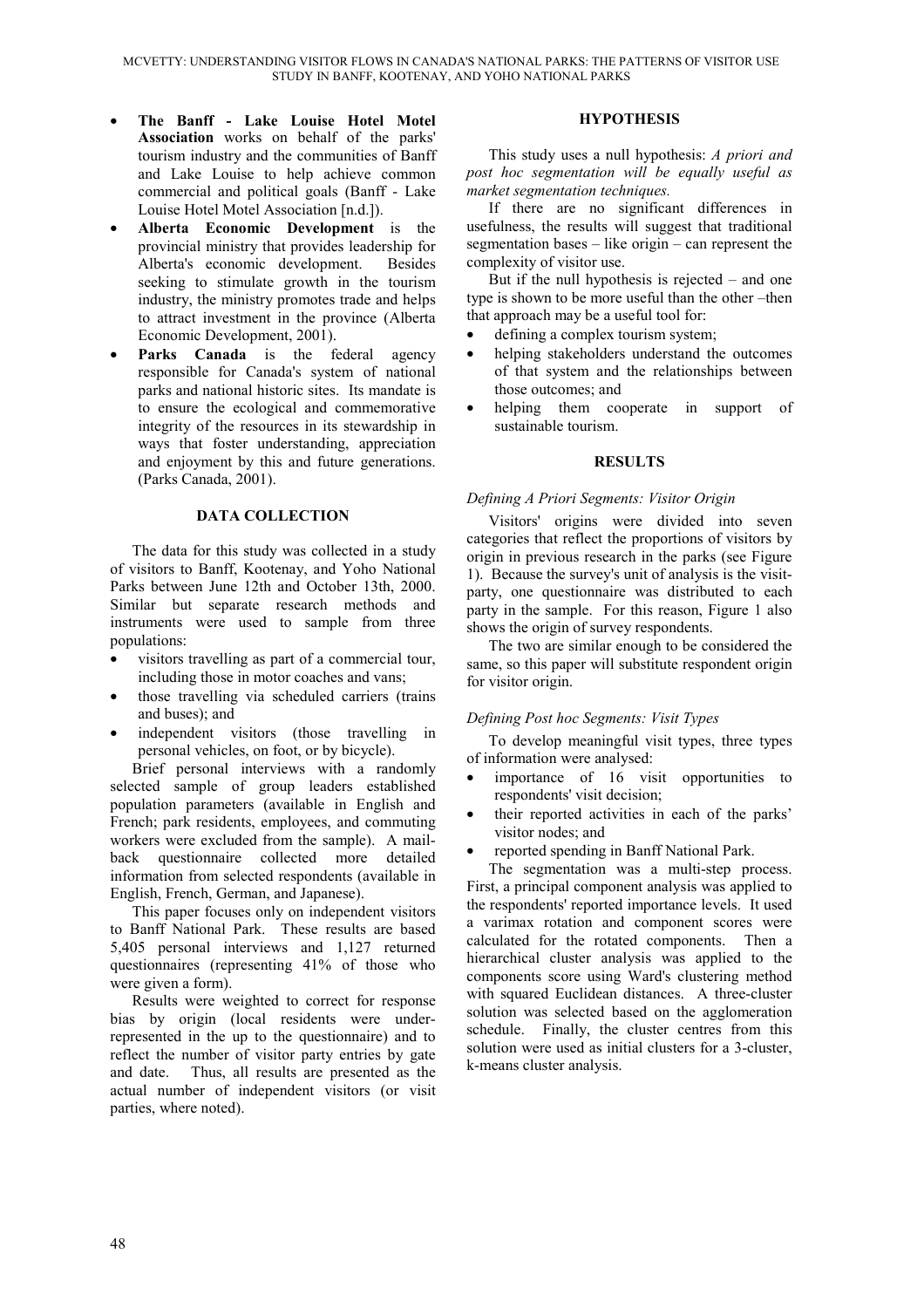MCVETTY: UNDERSTANDING VISITOR FLOWS IN CANADA'S NATIONAL PARKS: THE PATTERNS OF VISITOR USE STUDY IN BANFF, KOOTENAY, AND YOHO NATIONAL PARKS

|                       | Origin of all Visitors**                                  |                            | Origin of Respondents++                                                      |         |  |
|-----------------------|-----------------------------------------------------------|----------------------------|------------------------------------------------------------------------------|---------|--|
| <b>Visitor Origin</b> | <b>Estimated Number of</b><br><b>Independent Visitors</b> | Pct. of<br><b>Visitors</b> | <b>Estimated Number of</b><br><b>Independent Visit Parties Visit Parties</b> | Pct. of |  |
| Alberta               | 336.774                                                   | 21.4%                      | 112.300                                                                      | 20.6%   |  |
| Other Canada          | 275.064                                                   | 17.4%                      | 93.260                                                                       | 17.1%   |  |
| U.S.A.                | 523.669                                                   | 33.2%                      | 195.024                                                                      | 35.7%   |  |
| U.K.                  | 94.063                                                    | $6.0\%$                    | 38.376                                                                       | $7.0\%$ |  |
| Germany               | 115,573                                                   | 7.3%                       | 40.005                                                                       | 7.3%    |  |
| Other Europe          | 85.729                                                    | 5.4%                       | 18.288                                                                       | 3.3%    |  |
| Other International   | 57,970                                                    | 3.7%                       | 34.239                                                                       | 6.3%    |  |
| Unreported            | 88.400                                                    | 5.6%                       | 14.841                                                                       | 2.7%    |  |
| Total                 | 1,577,242                                                 | 100.0%                     | 546,333                                                                      | 100.0%  |  |

\*\* The survey asked for the origin of each visitor in the party. The first two columns illustrate the origin of all visitors in the surveyed parties, weighted up to the estimated number of parties. ++ One respondent (over the age of 16) was randomly selected from each visit party to answer on behalf of the

group to minimize response bias on the basis of origin, age, and sex.

*Figure 1: Origins of Visitors and Respondents*

| <b>Visit Type</b>    | Est. No. of<br>Independent<br><b>Visit Parties</b> | Pct. of<br>Independent<br><b>Visit Parties</b> |
|----------------------|----------------------------------------------------|------------------------------------------------|
| Getaway Visit        | 241.462                                            | 44.2%                                          |
| <b>Comfort Visit</b> | 188.656                                            | 34.5%                                          |
| <b>Camping Visit</b> | 116,215                                            | 21.3%                                          |
| Total                | 546.333                                            | 100.0%                                         |

*Figure 2: Visit Types*

| <b>Visit Type</b> |                      |        |                      |             |                      |             |                |        |
|-------------------|----------------------|--------|----------------------|-------------|----------------------|-------------|----------------|--------|
|                   | <b>Getaway Visit</b> |        | <b>Comfort Visit</b> |             | <b>Camping Visit</b> |             | Total          |        |
|                   | Est. $#$ of          | $%$ in | Est. $#$ of          | $%$ in      | Est. $#$ of          | $%$ in      | Est. # of      | $%$ in |
|                   | <b>Parties</b>       | Type   | <b>Parties</b>       | <b>Type</b> | <b>Parties</b>       | <b>Type</b> | <b>Parties</b> | Type   |
| Alberta           | 102,537              | 42.5%  | 2.721                | 1.4%        | 7.043                | 6.1%        | 112,301        | 20.6%  |
| Other Canada      | 51,358               | 21.3%  | 22.441               | 11.9%       | 19.461               | 16.7%       | 93.260         | 17.1%  |
| U.S.A.            | 59.583               | 24.7%  | 96.296               | 51.0%       | 39.145               | 33.7%       | 195,024        | 35.7%  |
| U.K.              | 10,388               | 4.3%   | 22.326               | 11.8%       | 5.662                | 4.9%        | 38,376         | 7.0%   |
| Germany           | 4.830                | 2.0%   | 10.400               | 5.5%        | 24,775               | 21.3%       | 40,005         | 7.3%   |
| Other Europe      | 978                  | $.4\%$ | 7.496                | 4.0%        | 9.814                | 8.4%        | 18,288         | 3.3%   |
| Other             | 6.395                | 2.6%   | 18.752               | 9.9%        | 9.091                | 7.8%        | 34,238         | 6.3%   |
| International     |                      |        |                      |             |                      |             |                |        |
| Total             | 241,462              | 100.0% | 188,657              | 100.0%      | 116,214              | 100.0%      | 546,333        | 100.0% |

*Figure 3: Relationship between Visitor Origin and Visit Typ*

The resulting segments are presented in Figure 2 and are briefly described below:

- The largest proportion of park visits are categorised as **Getaway Visits** (44%). These are often day trips or 2-3 day visits that that tends to focus on a specific activity or area.
- About one-third (35%) of the visits are categorised as **Comfort Visits**. These visits tend to use the parks' hotels and restaurants... and its visitors spend the most money.
- The final visit type is **Camping Visits**. In addition to its range of accommodation and restaurant opportunities, the parks offer an ideal destination for camping and recreational vehicle touring.

A chi-square analysis suggests that visit type and respondent origin are strongly related (p=0.000, Goodman Kruskal tau = .209; see Figure 3). Getaway visit type parties are mainly from the host Province of Alberta, neighbouring British Columbia, and bordering American states. Half of the Comfort visit type parties are from the U.S.A.,

with almost no parties from the Province of Alberta. Finally, the Camping visit type is about one-third American (34%) but features a disproportionately large number of German visitors (21%).

#### *Comparing the Two Segmentation Approaches*

The variables selected for the comparison were selected for their relevance to the three funding partners for the study. Together, these organisations represent the interests of many of the stakeholders in the park's operation. The variables put into the analaysis are:

- party-visit spending in Banff National Park
- importance to visit decision of opportunities to learn about Canada's natural and historic heritage; and
- propensity to stay in a hotel, motel, or bed and breakfast facility while in Banff National Park.

Table 4 compares the overall results, results for each segmentation approach, and statistical analysis for each item.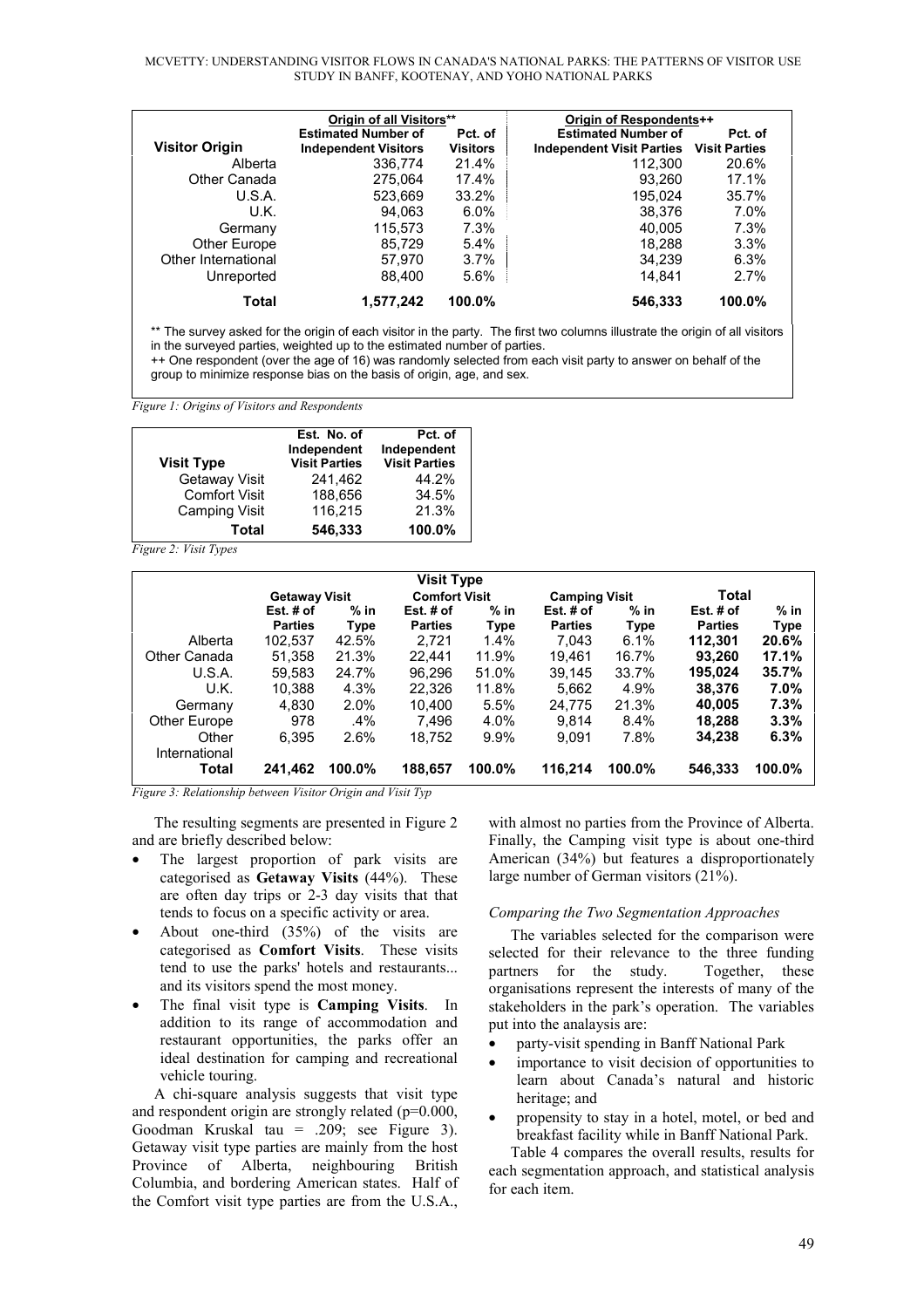## *Party Visit Spending in Banff National Park*

Visitor spending is the basis for analysing the economic impact of tourism and visitor use. This is essential information for stakeholders who wish to understand the economic dimension of visitor use.

Visitors were asked for the total amount (in Canadian dollars) their party spent in Banff National Park during their current visit, including taxes, tips, and prepaid expenses, using cash, credit card, and debit card. They were then asked to indicate the proportion of this total that was spent in each of nine categories. Note that only the aggregate total is used in this analysis.

International respondents report the highest party spending, except for German respondents. Albertan respondents report the lowest amount. The differences are statistically significant, and ETA squared results suggest that visitor origin explains 11.2% of the variance in spending.

Using the *post hoc* approach, Comfort Visit parties report the highest party spending. Albertan respondents report the lowest amount. The differences are statistically significant, and ETA squared results suggest that visitor origin explains 17.6% of the variance in spending.

Thus, for spending, results suggest that the *post hoc* visit type segments explain more of the differences between respondents.

# *Importance of Opportunities to Learn About Canada's Natural and Historic Heritage*

Parks Canada manages special examples of Canada's heritage for public benefit, including public understanding, appreciation, and enjoyment of their significance. The agency wishes to better understand the importance that visitors place on learning to address the mandate in a client-focussed manner.

Visitors indicated the importance of 16 different opportunities on five-point scales where 1 was "Not at all important" and 5 was "Very important". Two of the opportunities relate directly to the Parks Canada mandate: opportunities to learn about Canada's natural and historic heritage. Some other items on the list include: opportunities to enjoy time with friends and/or family; see wildlife in its natural environment; and mix outdoor experiences with modern comforts.

Results suggest a significant relationship between both items and the *a priori* origin segments. European respondents from outside Germany report the highest importance scores for historic heritage, while all others report similar levels of importance. The ETA squared results suggest that origin explains only 1.8% of the variance. International visitors – especially those from Germany – report the highest scores for opportunities to learn about Canada's natural heritage, whereas North Americans report relatively low scores. In this case, origin explains 13.5% of the variance.

Using the *post hoc* approach, the segments report similar levels of interest in opportunities to learn about Canada's historic heritage. The differences are statistically significant, but visit types explain less than 1% of the variance. There is a more pronounced difference for the importance of learning about Canada's natural heritage, but the segments explain only 1.5% of the variance.

Thus, for the importance of learning opportunities, the *a priori* origin segmentation explains is more effective.

# *Propensity to stay in commercial accommodation*

The survey asked visitors to list their specific activities in each of the park's visitor nodes.

The *a priori* origin approach illustrates significant differences, with the segments explaining 10.8% of the variance. International respondents report the highest propensity, although German respondents are only slightly higher than Canadians.

The *post hoc* visit type approach also shows significant differences, although the segments explain 24.5% of the variance. Not surprisingly, Comfort Visit parties report the highest propensity to use commercial accommodation and Camping Visit parties report the lowest.

Thus, for spending, results suggest that the *post hoc* visit type segmentation explains more of the differences between respondents.

## *Assessing the Value of Each Approach*

The findings support those of Moscardo, Pearce, and Morrison (2001), that each approach has its merits. This section compares the two approaches to the eight criteria established in the introduction.

**Homogeneous:** Both approaches develop distinct segments with little internal variation. The origin approach was more effective for visit motives, but neither approach explained much variance. The visit type approach explained more variance for spending and hotel use. Moscardo *et al* also had mixed findings, although in different areas. That study found that activity-based segments were more useful for describing participation, interests, and image; but that origin was more useful for describing transportation used, age, party composition, and visit history.

At first, the visitor origin approach seems to be more **durable** and **measurable,** as most people change residence infrequently and residence data are simply captured and objectively reported. Visit types, on the other hand, are based on more data and the analysis is subject to judgement.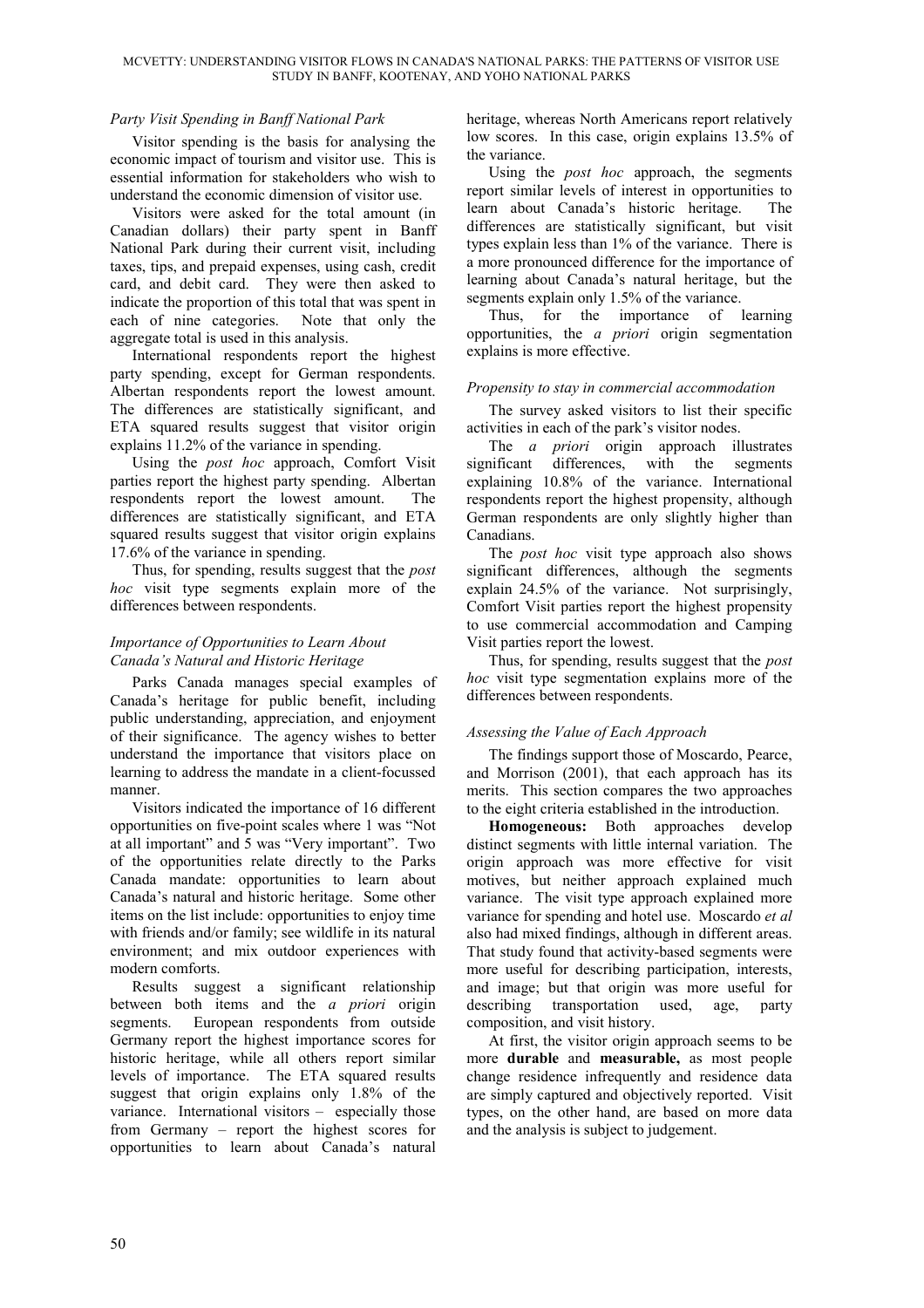| <b>Mean Party Visit Spending</b><br><b>Standard Deviation = \$1,122</b><br><b>Overall Mean = \$698</b>                                                                                          |                                     |         |                                  |                              |         |  |
|-------------------------------------------------------------------------------------------------------------------------------------------------------------------------------------------------|-------------------------------------|---------|----------------------------------|------------------------------|---------|--|
|                                                                                                                                                                                                 |                                     |         |                                  |                              |         |  |
|                                                                                                                                                                                                 | Mean                                | S.D.    |                                  | Mean                         | S.D.    |  |
| Alberta                                                                                                                                                                                         | \$164                               | \$424   | Getaway Visit                    | \$290                        | \$474   |  |
| Other Canada                                                                                                                                                                                    | \$411                               | \$578   | <b>Comfort Visit</b>             | \$1,308                      | \$1,557 |  |
| U.S.A.                                                                                                                                                                                          | \$992                               | \$1,300 | <b>Camping Visit</b>             | \$434                        | \$469   |  |
| U.K.                                                                                                                                                                                            | \$903                               | \$651   | $\overline{\text{Sig.}}$ < 0.001 | ETA squared: 0.176           |         |  |
| Germany                                                                                                                                                                                         | \$296                               | \$173   |                                  |                              |         |  |
| Other Europe                                                                                                                                                                                    | \$674                               | \$863   |                                  |                              |         |  |
| Other International                                                                                                                                                                             | \$1,037                             | \$1,338 |                                  |                              |         |  |
| Sig. < 0.001                                                                                                                                                                                    | ETA squared: 0.112                  |         |                                  |                              |         |  |
| Importance of Opportunities to Learn about Canada's Historic Heritage to Visit Decision<br>1 = Not at all Important, 5 = Very Important                                                         |                                     |         |                                  |                              |         |  |
|                                                                                                                                                                                                 | Overall Mean = 2.7                  |         | <b>Standard Deviation = 1.2</b>  |                              |         |  |
|                                                                                                                                                                                                 | Mean                                | S.D.    |                                  | Mean                         | S.D.    |  |
| Alberta                                                                                                                                                                                         | 2.7                                 | 1.4     | Getaway Visit                    | 2.7                          | 1.3     |  |
| Other Canada                                                                                                                                                                                    | 2.8                                 | 1.3     | <b>Comfort Visit</b>             | 2.8                          | 1.1     |  |
| U.S.A.                                                                                                                                                                                          | 2.6                                 | 1.2     | <b>Camping Visit</b>             | 2.8                          | 1.2     |  |
| U.K.                                                                                                                                                                                            | 3.2                                 | 1.2     | Sig. < 0.001                     | ETA squared: 0.001           |         |  |
| Germany                                                                                                                                                                                         | 2.8                                 | .9      |                                  |                              |         |  |
| <b>Other Europe</b>                                                                                                                                                                             | 3.1                                 | .9      |                                  |                              |         |  |
| Other International                                                                                                                                                                             | 2.7                                 | .9      |                                  |                              |         |  |
| Sia. < 0.001                                                                                                                                                                                    | ETA squared: 0.018                  |         |                                  |                              |         |  |
| Importance of Opportunities to Learn about Canada's Natural Heritage to Visit Decision<br>1 = Not at all Important, 5 = Very Important<br>Overall Mean = 3.2<br><b>Standard Deviation = 1.3</b> |                                     |         |                                  |                              |         |  |
|                                                                                                                                                                                                 | Mean                                | S.D.    |                                  | Mean                         | S.D.    |  |
| Alberta                                                                                                                                                                                         | 2.8                                 | 1.5     | Getaway Visit                    | 3.0                          | 1.4     |  |
| Other Canada                                                                                                                                                                                    | 2.9                                 | 1.4     | <b>Comfort Visit</b>             | 3.3                          | 1.2     |  |
| U.S.A.                                                                                                                                                                                          | 2.9                                 | 1.3     | <b>Camping Visit</b>             | 3.5                          | 1.4     |  |
| U.K.                                                                                                                                                                                            | 3.6                                 | 1.0     | Sig. < 0.001                     | ETA squared: 0.015           |         |  |
| Germany                                                                                                                                                                                         | 4.4                                 | .8      |                                  |                              |         |  |
| Other Europe                                                                                                                                                                                    | 4.2                                 | .9      |                                  |                              |         |  |
| Other International                                                                                                                                                                             | 3.9                                 | 1.0     |                                  |                              |         |  |
| Sig. < 0.001                                                                                                                                                                                    | ETA squared: 0.135                  |         |                                  |                              |         |  |
| Propensity to Stay in a Hotel or Motel During This Visit<br><b>Overall Propensity = 37%</b>                                                                                                     |                                     |         |                                  |                              |         |  |
|                                                                                                                                                                                                 | <b>Propensity</b>                   |         |                                  | <b>Propensity</b>            |         |  |
| Alberta                                                                                                                                                                                         | 12%                                 |         | Getaway Visit                    | 23%                          |         |  |
| Other Canada                                                                                                                                                                                    | 22%                                 |         | <b>Comfort Visit</b>             | 74%                          |         |  |
| U.S.A.                                                                                                                                                                                          | 48%                                 |         | <b>Camping Visit</b>             | 6%                           |         |  |
| U.K.                                                                                                                                                                                            | 66%                                 |         | Sig. < 0.001                     | Goodman & Kruskal tau = .245 |         |  |
| Germany                                                                                                                                                                                         | 27%                                 |         |                                  |                              |         |  |
|                                                                                                                                                                                                 |                                     |         |                                  |                              |         |  |
|                                                                                                                                                                                                 |                                     |         |                                  |                              |         |  |
| Other Europe                                                                                                                                                                                    | 41%                                 |         |                                  |                              |         |  |
| Other International<br>Sig. < 0.001                                                                                                                                                             | 57%<br>Goodman & Kruskal tau = .108 |         |                                  |                              |         |  |

*Figure 4: Comparing Geographic and Visit Type Segments*

Note, however, that the same visit types emerged independently in both the summer and autumn samples, suggesting that the visit type approach has some stability. And the stability of the visitor origin approach may be questioned, since Calgary is one of Canada's fastest-growing cities (changing in size and composition); the proportion

of international visitors to the park has grown significantly in the past decade; and events like those on September  $11<sup>th</sup>$  can quickly change a market's composition. Visitor origin has an advantage, but not by a wide margin. This supports the findings of Moscardo *et al*.